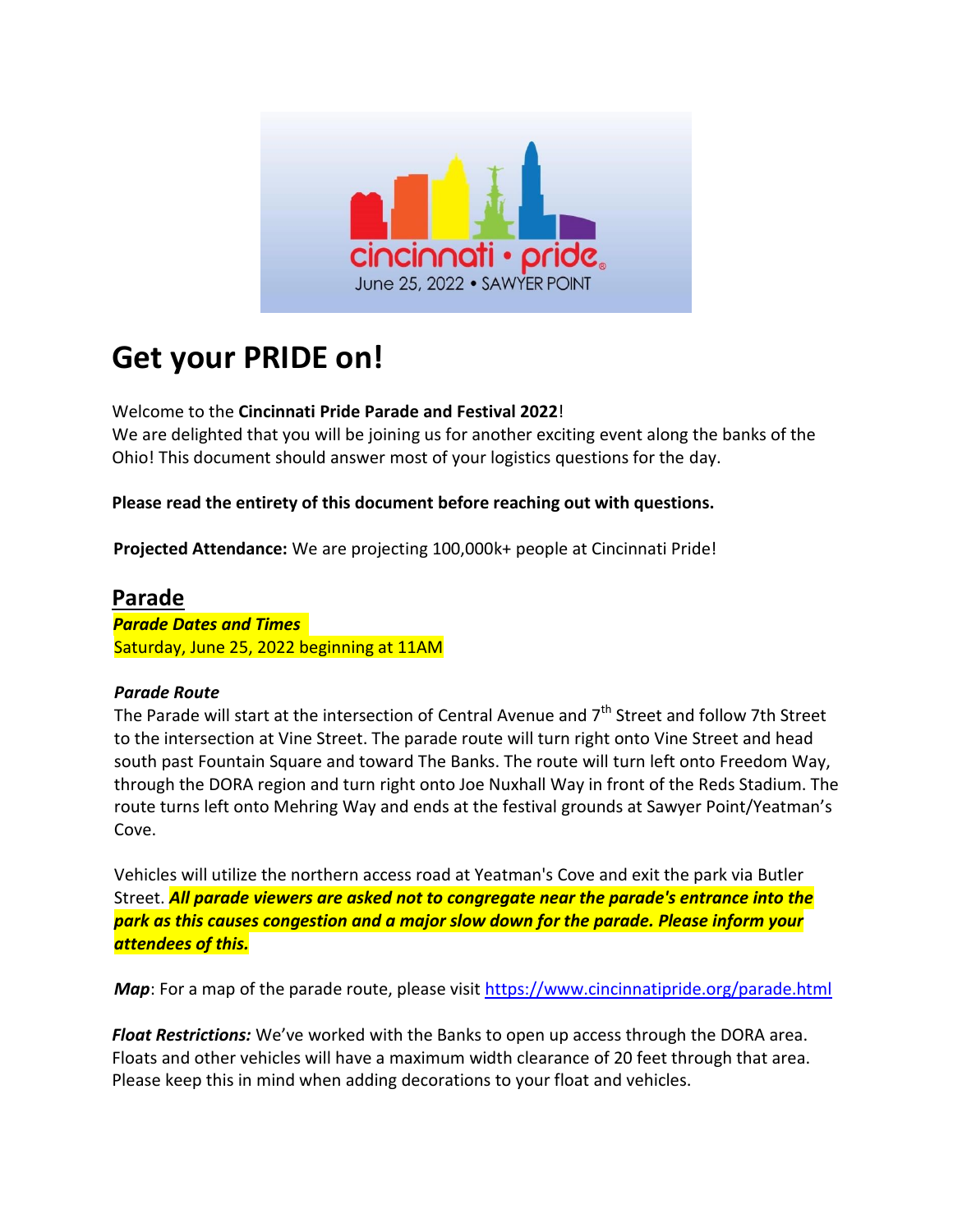*Please remember that items cannot be thrown from your vehicles. If you would like to hand items out at the parade, you must do just that- hand items out to parade goers.* 

#### *Parade Staging*

The parade starts at 11am at Central Avenue and Plum Street. Vehicle entries are required to be at the pre-staging area between 8 and 9:30AM depending on entry type and the final instructions to be provided via email. Please come at your assigned time. This location and time information will be announced shortly. People that are walking with your entry will not be permitted in the pre-staging area. Instead, they should arrive to the staging area between 10 and 10:30AM, and no earlier. **Specific instructions and times are subject to change pending final instructions to be sent to all parade entries. Location/Parade Maps will be sent shortly.**

### **Festival**

*Festival Dates and Times*  Saturday, June 25, 2022 from 12PM-9PM

It is expected that participating vendors and sponsors remain open for the entire length of the festival.

#### *Festival Location*

We're back at Sawyer Point Park for 2022! The address is 705 E. Pete Rose Way, Cincinnati, OH 45202.

#### *Parking for Festival*

Parking is limited in the Sawyer Point parking lot. If you had not pre-purchased your parking at registration, we cannot guarantee parking availability in the lot. However, there are several lots within a few minutes walking distance of the event location. Prices at these lots vary, and cannot be guaranteed.

If you purchased a parking pass for this year's festival, it should arrive in the mail by Friday, June  $17<sup>th</sup>$ . If you have not received your pass by that date, please contact Megan at [festival@cincinnatipride.org](mailto:festival@cincinnatipride.org) so another pass can be mailed to you. The address of the parking lot is 705 E. Pete Rose Way, Cincinnati, OH 45202.

### *VENDOR INFORMATION*

**Location:** The location of your organization/ company can be viewed on our Pride Key & Pride Map, which will be sent out shortly.

#### *What comes with my registration?*

**Festival Spot:** Each registrant will be given a 10x10 ft spot for their vending needs. (If you have signed up for 2 spots, you will have a 20x20ft space. If you have signed up for 3 spots, you will have a 30x30ft space, etc.) Review your registration form to see how many spots you have purchased.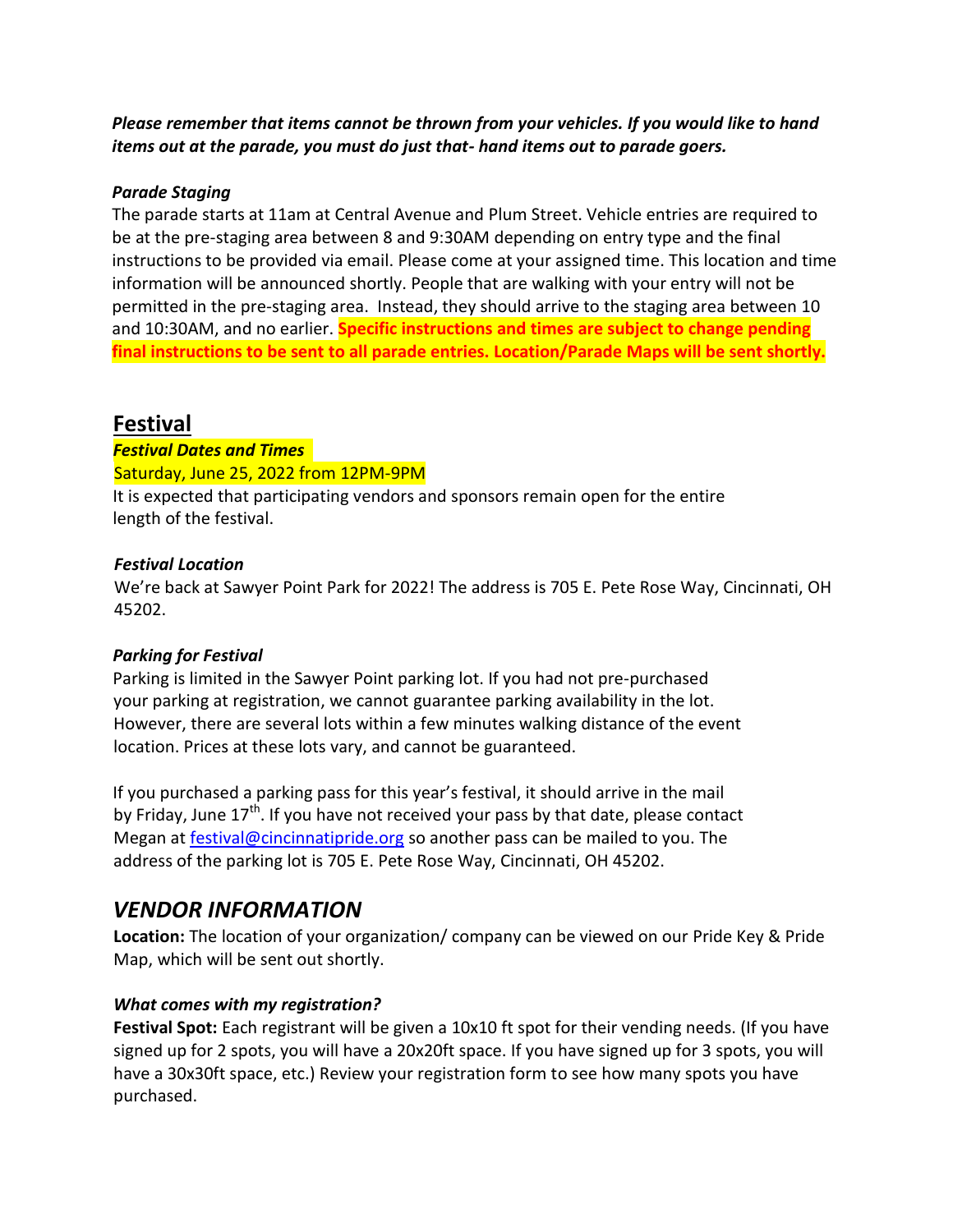**In addition, each purchased vendor spot will come with 1 table and 2 chairs** unless additional were purchased with your registration. **YOU WILL NEED TO SUPPLY YOUR OWN CANOPY/TENT.**

**Electric:** Only vendors who have purchased electricity will have access to electricity. Vendors are responsible for all extension cords and power strips. Please be respectful of other vendors, and **don't utilize more electricity than you have requested.** Electrical needs have been considered per each vendor, and everyone has been strategically placed as a result. *The Parks Department no longer has a key to open electrical equipment on site. If the electrical sockets are overloaded, it will take an extended amount of time to turn electric back on.*

**Surface:** Booths are located on grass and/or concrete. Food vendors will always be on concrete and are required to cover the area under their booth with "roofing paper." If you are using a fryer, please place plywood under the fryer and cover that surface with roofing paper. Please see the attached requirements by the Cincinnati Park Board for vendors.

**Water:** You will not have water at your booth (unless noted), but water is near your booth. You will be able to transport it by hand to your booth. **You will need to provide your own means of transporting that water.**

### *Load In Information*

Load in is different for each type of vendor (i.e., food, nonprofit/informational, and retail). Please read further instructions under your specific category. Please note the following load in times:

- Food Vendors will be able to load in Friday, June 24 from 12PM-6PM and Saturday, June 25 beginning at 7:30AM.
- Nonprofit/Informational and Retail Vendors will be able to load in on Saturday, June 25 beginning at 7:30AM unless otherwise coordinated with your festival contacts.
- Vehicles (other than already confirmed food trucks and festival-approved vehicles) will need to be out of the park at 10:45AM on Saturday. This is a Cincinnati Police rule and violators may be asked to leave the festival if they do not abide by this safety measure.

### *Load In Contacts:*

Eva Carol (Retail Vendors) 319-504-5523 Bri Agner (Retail Vendors) 419-204-4614 Jeremy Jay (Food Vendors) 513-630-5197 Jarrad Holbrook (Food Vendors) 404-909-5219 Amy McKenzie (Nonprofit Chair) 513-504-4772 Megan Green (Festival & Parade Co-Chair) 513-720-657 Michael Cotrell (Festival & Parade Co-Chair) 513-439-7866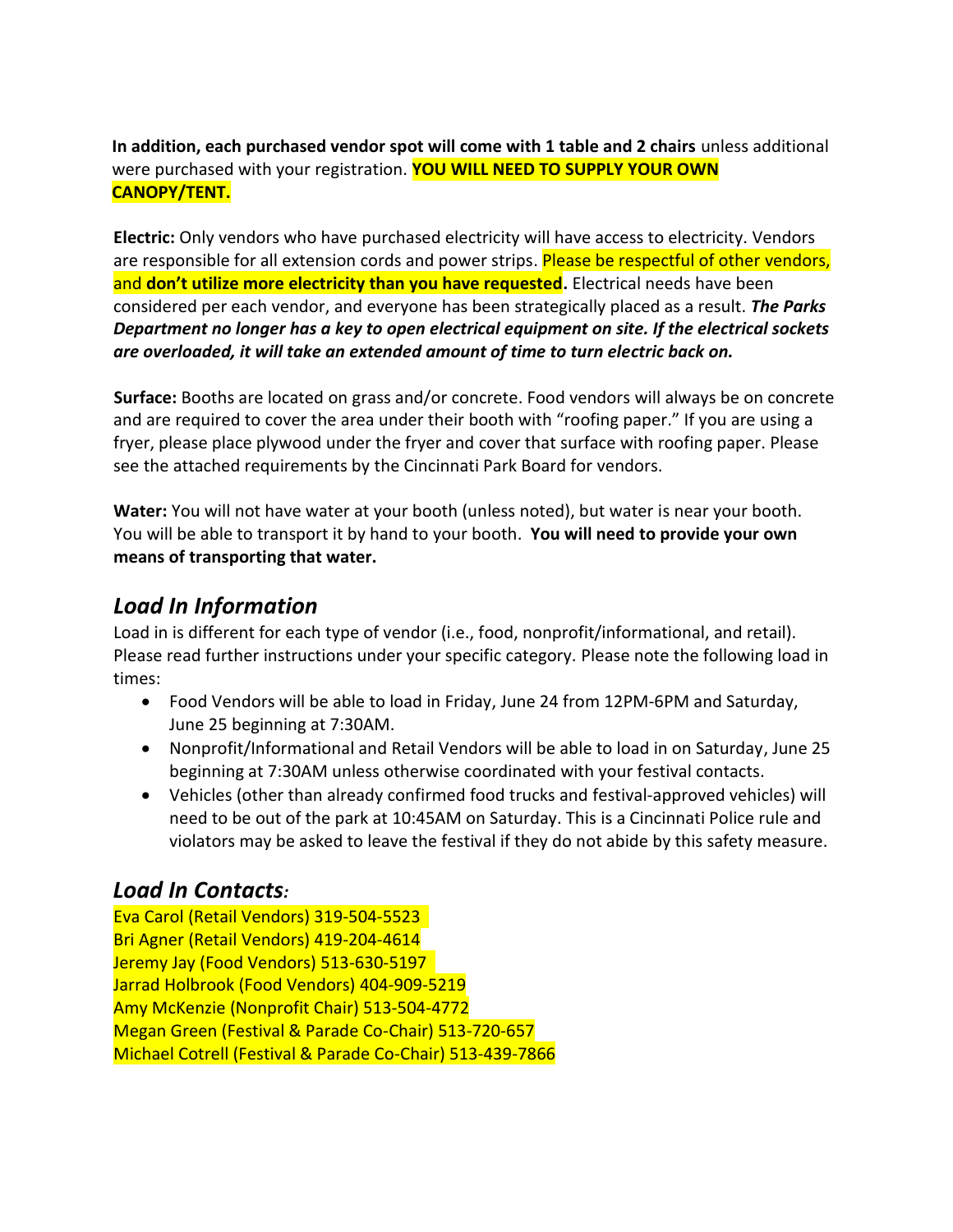### *Where to Load In:*

When you arrive on Saturday, volunteers will be in place to get you where you need to go. If you are arriving on Friday, please try to contact your point of contact (above) first before entering the park. If you can't reach them by phone, texting is a good option. Please identify yourself and your company if you choose to text. If you are unsuccessful, please contact Megan or Michael.

You can enter the park off of Butler St, which runs parallel to the Purple People Bridge. It is located off of Pete Rose Way. There will be a check in point at the end of Butler Street. Volunteers there will direct you where to go. To keep the flow of traffic, please enter through the **THIRD** tunnel (closest to the river) and follow the pathway around the park, until you arrive at your marked location.

Please exit through the first tunnel (closest to the base of the bridge). Again, please keep in mind that on Saturday, **ALL VEHICLES** (with the exception of food trucks and festival-approved vehicles) need to be out of the park *before 10:45am.* No exceptions can be made to this policy. We recommend arriving at your marked location, unloading your vehicle, then exiting your vehicle from the park, and walk back to your location to set up. This will help with the flow of traffic, and make for a positive experience for all vendors.

### *Load Out/Departure Information*

Cincinnati Pride will end at 9pm. Vendors WILL be given the "All Clear" from **Megan, once** *WE*  **have received the all clear from the Cincinnati Police Department.** Vendors will have approximately 60 minutes to leave the site. Vehicles will not be permitted in to enter the event site. If you can NOT comply with the 60 minute load out please let us know sooner rather than later. Please leave the park the way you found it! If you brought it in, take it out. If you dropped it, pick it up. If you made it dirty, clean it!

#### *Additional Rules and Regulations*

- Cincinnati Pride is a rain or shine event and booth fees are not refundable.
- Booth space may **not** be subleased or combined with a business other than the company doing business as (DBA) named on the application and contract. This includes other operating business owned under the same corporation operating under a different DBA.
- Distribution of stickers is prohibited per park rules and regulations.
- No soliciting of festival patrons by use of bull horns, oral solicitation, customer incentives or perceived added value in exchange for business. This behavior is grounds for immediate dismissal and you will not receive a refund.
- No motorized vehicles are permitted during event hours. We recommend using dollies, carts, etc. Overnight security is provided if you load in on Friday, but Cincinnati Pride is not liable for theft or damage to equipment and/or inventory when vendor booths are not attended by vendor staff.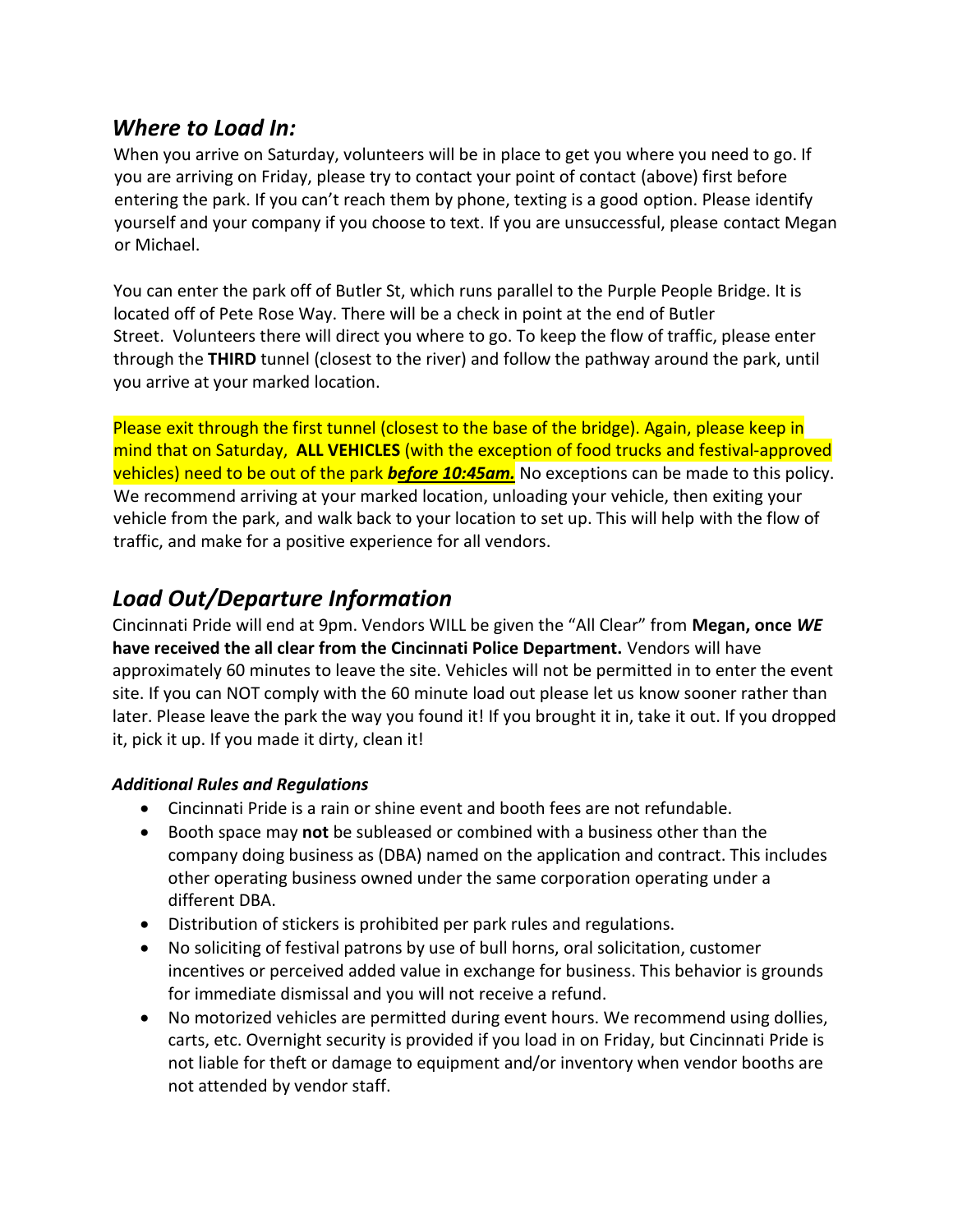**Alcohol:** Under absolutely no circumstances should anyone bring alcohol into the event site, including vendors. We appreciate the desire to have a cold one (lets be real, there is a good chance we will need one), however, if you want to do so, you must purchase your alcohol onsite. We will take any violations to our liquor license very seriously. Your cooler will be confiscated, and offenders could be prosecuted and banned from future events.

This event will be a great deal of fun for all involved. Keep the good times rolling by wearing sunscreen, bug spray, chapstick and drinking PLENTY of water.

### *Retail or Nonprofit Vendors*

Before vendors are given access to the event site, a signed contract and payment-in-full is required. Please make sure that you address any questions you may have to your point of contracts prior to load in. June  $25<sup>th</sup>$  will be a very busy day and we want to make sure you are as prepared as possible!

**Booth Supplies: Please remember that YOU SUPPLY YOUR OWN TENT/CANOPY!!!** Vendors are responsible for hanging their own banners and signage with either bungee cords or zip ties. NO TAPE! Please do not attach any signage or banners to any of the surrounding landscaping (trees, bushes, etc.). Here are some additional items that may be helpful:

- **Tarps:** If we do get some rain, tarps might be helpful in protecting your materials.
- **Scissors**: This will help in getting your banners down at load out.
- **Trash Bags:** Trash fills up quickly during the day. Please bring a trash bag that you can use throughout the event and dispose of properly that evening.

**Trash:** Please put all trash into the trash cans near your booth. For boxes, please break them down and sit them outside your booth.

**Cleaning:** It is vendors' responsibility to sweep out their booths and clean the tables within the booth. Again, when you leave, please remove all trash and place it in a trash can. In short, if you bring it in, take it with you. This park is for the use of all Cincinnatians so we don't want to leave a trace that we were here!

### *Food Vendors*

Before Food Vendors are given access to the event site, the following items are required:

- Signed contract and payment-in-full
- *Certificate of Insurance* naming City of Cincinnati, Cincinnati Park Board, and Cincinnati Pride Inc. as additionally insured.
- Health Permit, if applicable, from the City of Cincinnati
	- o If your primary location is outside of Cincinnati, and you will be prepping food locally, you will need a letter from an establishment in Cincinnati saying you can use their facility to prep food and *a copy of their 2022 health permit*.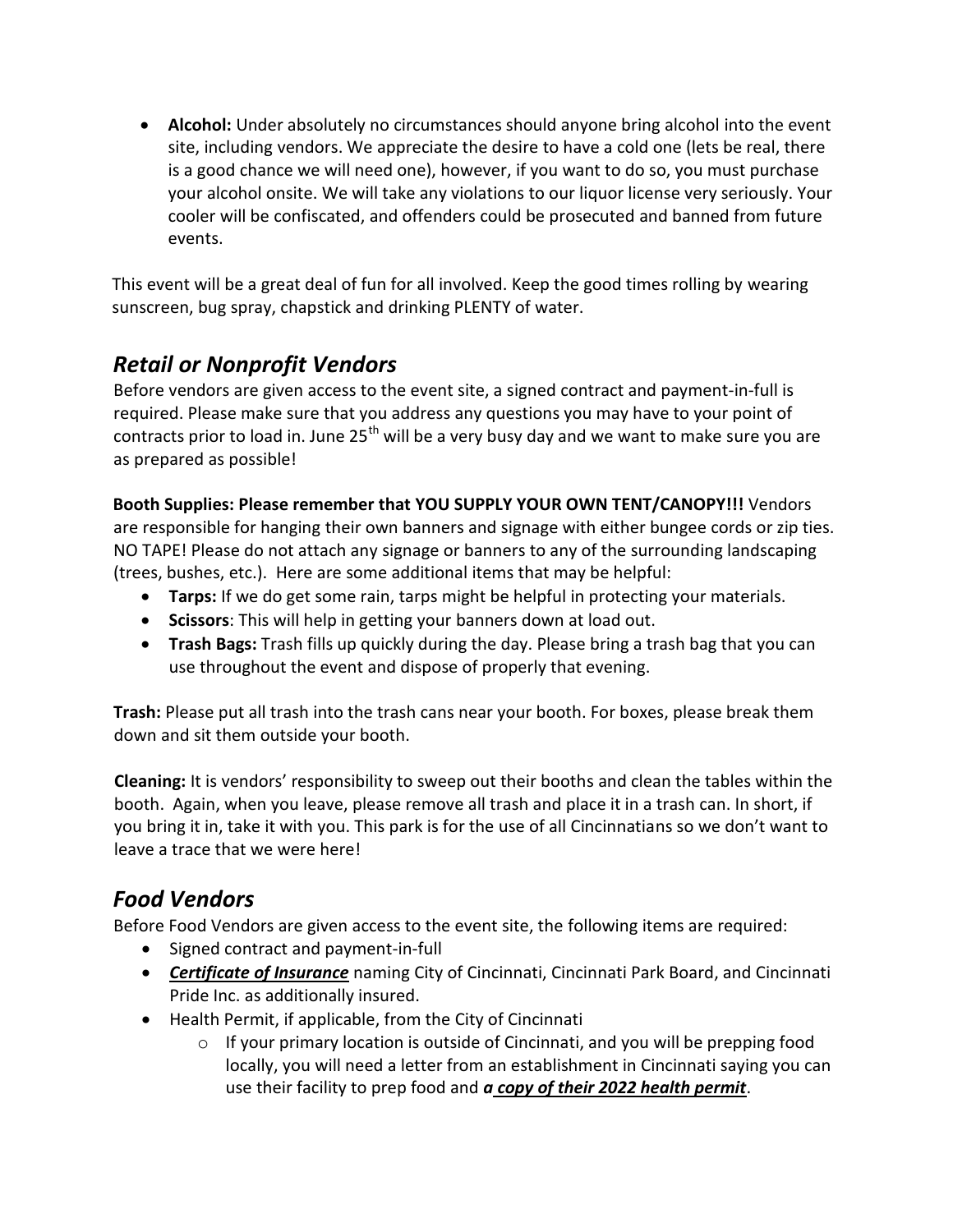- o If you have questions, you can contact Latha Krishnan at 513-352-1424 or by emailing latha.venkatakrishnan@cincinnati-oh.gov
- ∙ Applications received less than 30 days prior to the event will not be accepted. Failure to secure the proper permits from the City of Cincinnati will result in not being permitted to vend, and no refund will be issued.
- ∙ **Food Vendors MUST be ready for an inspection from the Health Department on Saturday at 11am.** You must be fully operational by this time.
- ∙ **If you will be cooking at the event, you must also be prepared for your fire inspection by 10am.** Permit application should be submitted to food@cincinnatipride.org at least one week prior to event. Fire extinguishers should be present at all food vendor locations.
- ∙ If you have a mobile permit from another Ohio Health Department, you must have a copy of that permit with you, and prominently displayed.

### *Food Vendor Load In:*

Food Vendors can begin loading in on Friday, June 24 at noon. Please be onsite no later than 6pm, if you are going to load in on Friday. If you miss this window, we won't be able to guarantee load in on Friday (*unless you have made other arrangements with Pride Staff*). If you have your own dolly, we suggest bringing it!

If you are a food truck, and you arrive on Friday, it will need to stay at its location until you leave the event Saturday night, after the all clear has been given by the Cincinnati Police Department.

### *Eco-Friendly*

Vendors will be required to adhere to the following regulations. During the event, each booth will be monitored for compliance.

- Please keep plastic bags to a minimum. Styrofoam is highly discouraged.
- Serving containers and paper napkins must be compostable.
- Cups must be #1 recyclable or compostable.
- Focus on finger foods so cutlery is not needed. If you do use cutlery, it must be eco-friendly.
- Avoid condiments in packets and use squeezable bottles or 'pumps'.
- Vendors must use non-toxic cleansers.
- We strongly encourage sourcing all supplies and food LOCALLY.
- Finally, please break down cardboard boxes and leave behind in your booth so we can recycle.

### *During the Event*

- **Arriving to work:** Booth employees who are arriving to work, can proceed directly to their booth. We do not require credentials in order to access the event site.
- **Getting to your booth:** Food Vehicles are not permitted in the event site on event day.
- **Grease Disposal:** Grease Disposal for Sawyer Point is located the barrels in the middle tunnel. Please dispose of your grease properly, at this receptacle.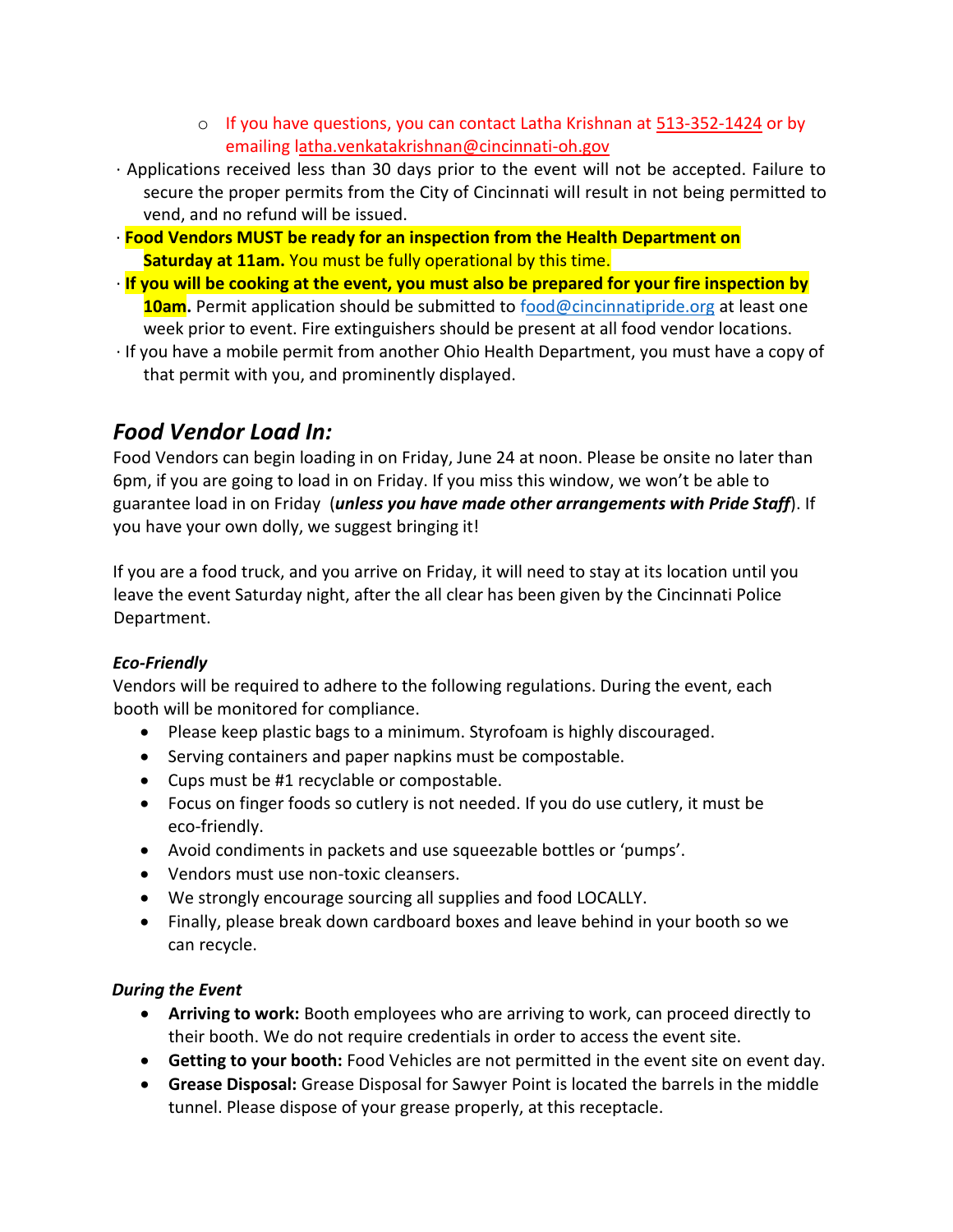**Grey Water:** Grey Water for Sawyer Point is located at each vendor spot (use bucket provided to food vendors). Please dispose of your grey water properly in the bucket, then dump your bucket contents into restroom portalets. **Don't dump anything (waste water, grease, etc.) in the park, grass, flower beds, or river! This is an environmental hazard, and YOU WILL BE FINED! Cleaning of equipment must be done off site**.

**Booth Supplies:** Please bring banners for the back wall of your booth, price signs and any table linens you desire. **YOU SUPPLY YOUR OWN TENT/CANOPY!!!** Vendors are responsible for hanging their own banners and signage with either bungee cords or zip ties. NO TAPE! Please do not attach any signage or banners to any of the surrounding landscaping (trees, bushes, etc.).

- **Change**: Please bring enough change with you for the duration of the event. Cincinnati Pride will not provide change to vendors not operated by Cincinnati Pride.
- **Tarps:** If we do get some rain, tarps might be helpful in protecting your materials.
- **Scissors**: This will help in getting your banners down at load out.

**Ice:** Ice is available for purchase form the festival at \$5 per 22lb bag. Our team will stop by periodically to check on your ice needs. If you see a member in a Cincinnati Pride Staff shirt, you can also ask them to radio your needs to our team. You can NOT arrange to have your own ice vendor deliver ice to your booth.

**Beverages**: Soda/water/powerade is to be purchased through **Cincinnati Pride.** You may **NOT** bring your own bottled or canned beverages to sell at the festival! Prices for each case of beverage (regardless of type) will be \$48.00 per case! We will buy back **FULL** cases at festival conclusion (Coke, Diet Coke, Cherry Coke, Sprite, Mellow Yellow, Powerade, and water). You must pay for all product taken. **In order to create a fair sales environment, Soda and Powerade MUST be sold for \$5 per bottle, and water for \$3 per bottle.** *Every vendor at the festival, regardless of location, will sell them for this price.* We recommend getting a stock supply before the start of the event, as refilling of beverages will be very limited. As stated above, we will buy back full cases of product at the end of the event, as well as collect for any products purchased.

**Trash:** Please get all trash into the cans outside your booth. For boxes, please break them down and sit them outside your booth.

**Cleaning:** It is vendors' responsibility to sweep out their booths and clean the tables within the booth. Again, when you leave, please remove all trash, rolled roofing, etc and place it in a trash can. In short, if you bring it in, take it with you. This park is for the use of all Cincinnatians so we don't want to leave a trace that we were here!

#### *Product Guidelines and Limitations*